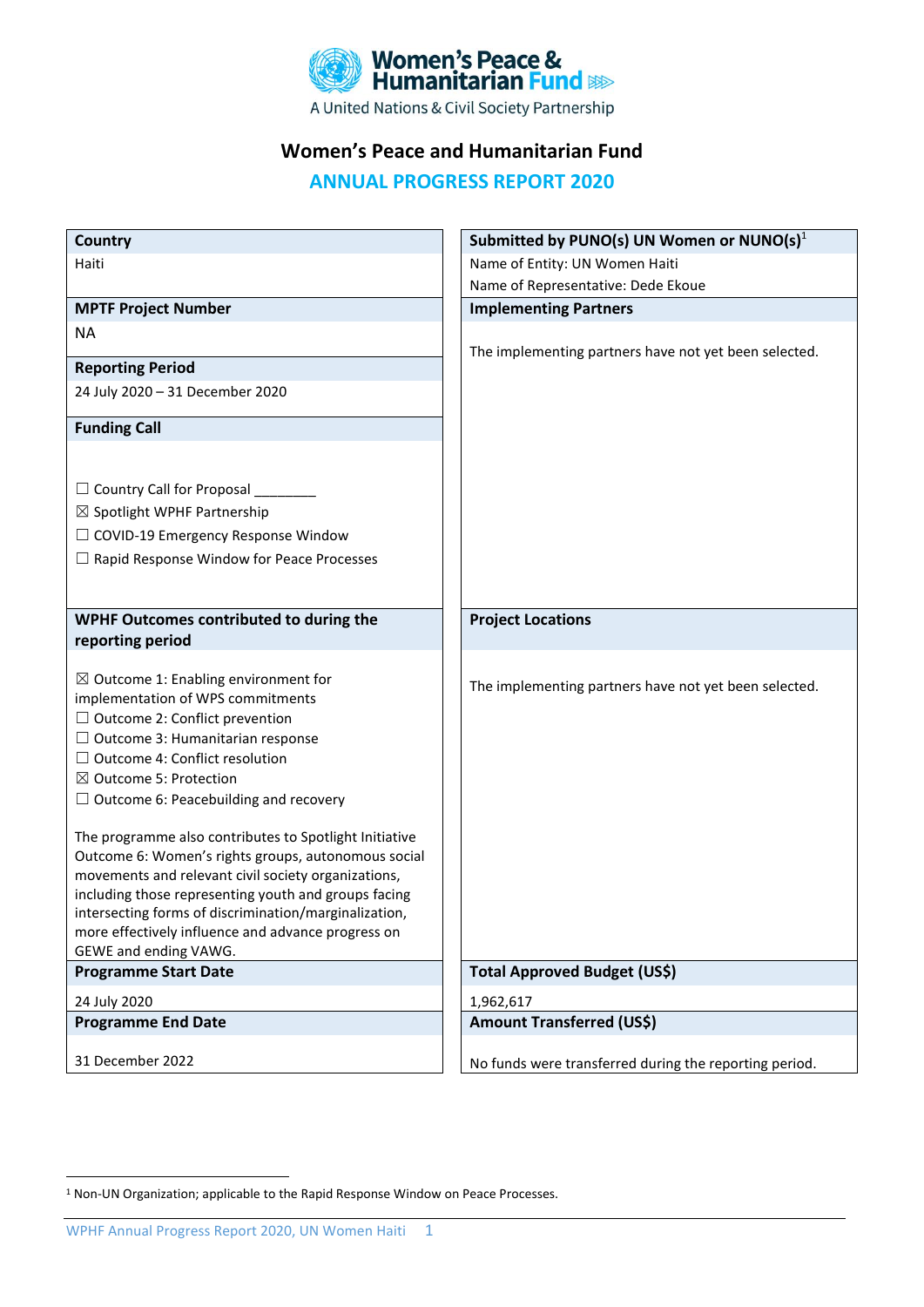

A United Nations & Civil Society Partnership

#### **Executive Summary**

The Women's Peace & Humanitarian Fund (WPHF) and the Spotlight Initiative (SI) partnership is channelling institutional and programmatic funding to Civil Society Organizations (CSOs) working on eliminating violence against women and girls (EVAWG) in conflict-affected and humanitarian settings. The partnership focuses on strengthening CSOs, building women's movements (SI Outcome 6), and protecting women's safety and rights (WPHF Outcome 5), with an available budget of US\$1,962,617, comprising \$1,869,159 in CSO grants, and \$93,458 (5%) in indirect support costs for the UN Women Haiti Country office which serves as the Management Entity.

**Call for Proposals:** The WPHF-SI CFP for Haiti was launched on July 15, 2020, making funding available for local CSOs through two funding streams: Funding Stream 1: Institutional funding, with grants ranging from \$2,500 to \$30,000; and Funding Stream 2: Programmatic funding, comprising grants from \$30,000 to \$200,000. The CFP was advertised for a period of 8 weeks, from 15 July through 9 September, and extensively disseminated through CSO and UN networks and social media. A total of 104 proposals were received, following an outreach plan developed to ensure wider reach of all relevant actors, through targeted emails and social media. Among key stakeholders, the call for proposal was disseminated through the Haiti Women's Network and the GBV Sub-Cluster. The wide outreach ensured that women's rights organizations and organizations working on GBV were aware of the call for proposals. The CFP was available on the WPHF and UNDP Procurement websites: at <https://wphfund.org/call-for-proposal-in-haiti/> and [https://procurement-notices.undp.org/view\\_notice.cfm?notice\\_id=67879](https://procurement-notices.undp.org/view_notice.cfm?notice_id=67879) respectively.

**Informal session for potential applicants:** On 31 July 2020, UN Women Haiti conducted an online information session on the WPHF-SI call for proposals, for potential applicants. The information session served to build the capacity of potential applicants to better understand the CFP, enabling civil society organizations to develop proposals in line with WPHF-SI CPF objectives and requirements. Participants expressed satisfaction with the information session and communicated that the session had been very useful for their planning.

**Selection of qualified proposals:** UN Women Haiti proceeded with longlisting the proposals received as per the set criteria. Of 104 proposals received, 98 were longlisted and presented to the WPHF and SI secretariats. The WPHF and SI secretariats shortlisted the proposals by carrying out further technical evaluation in respect to eligibility, outcomes/outputs and indicators, budget, beneficiaries, and other key criteria. Through this process, 32 proposals were ultimately shortlisted, of which 26 proposals were submitted through Funding Stream 2, with the remaining 6 proposals submitted under Funding Stream 1. The final selection will be undertaken by an adhoc National Steering Committee early 2021.

**Call for nomination of CSO representatives**: For the establishment of the permanent Civil Society Reference Group (GR-SC), a call for applications was launched on October 14, 2020 and 12 applications received. A selection panel (made up of 3 representatives from civil society and 2 from the UN) analysed the applications according to the established criteria and selected 5 people from the women and human rights organizations. An introductory meeting with the GR-SC took place in December but the GR-SC first full group installation session had yet to be held.

**Preparations for the ad-hoc National Steering Committee meeting**: Following discussions with the secretariat, it was decided that it is best to use the SPOTLIGHT National Steering Committee. The members of this committee are the ministries including Ministry of Women's Affairs and Ministry of Planning. UN RUNO, members of the civil society group. Unfortunately, the steering committee could not hold a meeting in 2020. It was therefore decided to prevent delay by setting us an ad hoc steering committee. Discussions were held during the last quarter of the year 2020 with the Resident Coordinator and the Minister of Women's Affairs with regards to the difficulty in operating the various committees that would have served to the selection. Following the cancelation for security reasons, all the coordination committees were postponed to 2021, with an impact on the selection. It was agreed that the Minister of women's affairs will co- chair the ad hoc national steering committee to reaffirm its leadership on gender equality sector.

To support both WPHF grantees under the COVID-19 window, and the grantees of WPHF-SI funding, UN Women Haiti has designated on November 2020 one of its staff with a background in Human Rights and Women Peace, Security and Humanitarian Actions. Under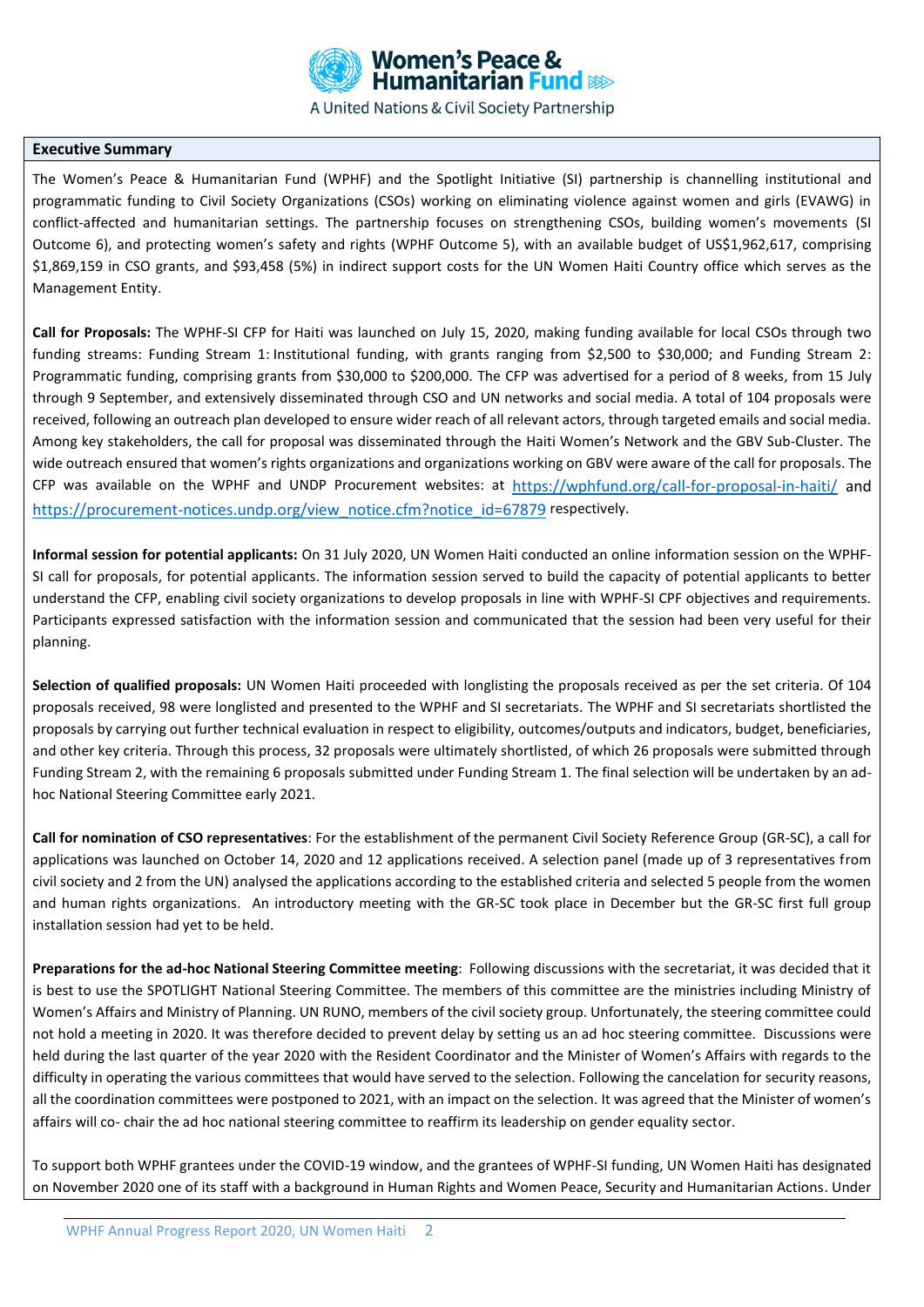

# A United Nations & Civil Society Partnership

# **Executive Summary**

the supervision of the Program Specialist, the Project Officer will ensure quality and timely implementation, coordination, monitoring, evaluation, reporting and knowledge management of the WPHF and WPHF-SI grants.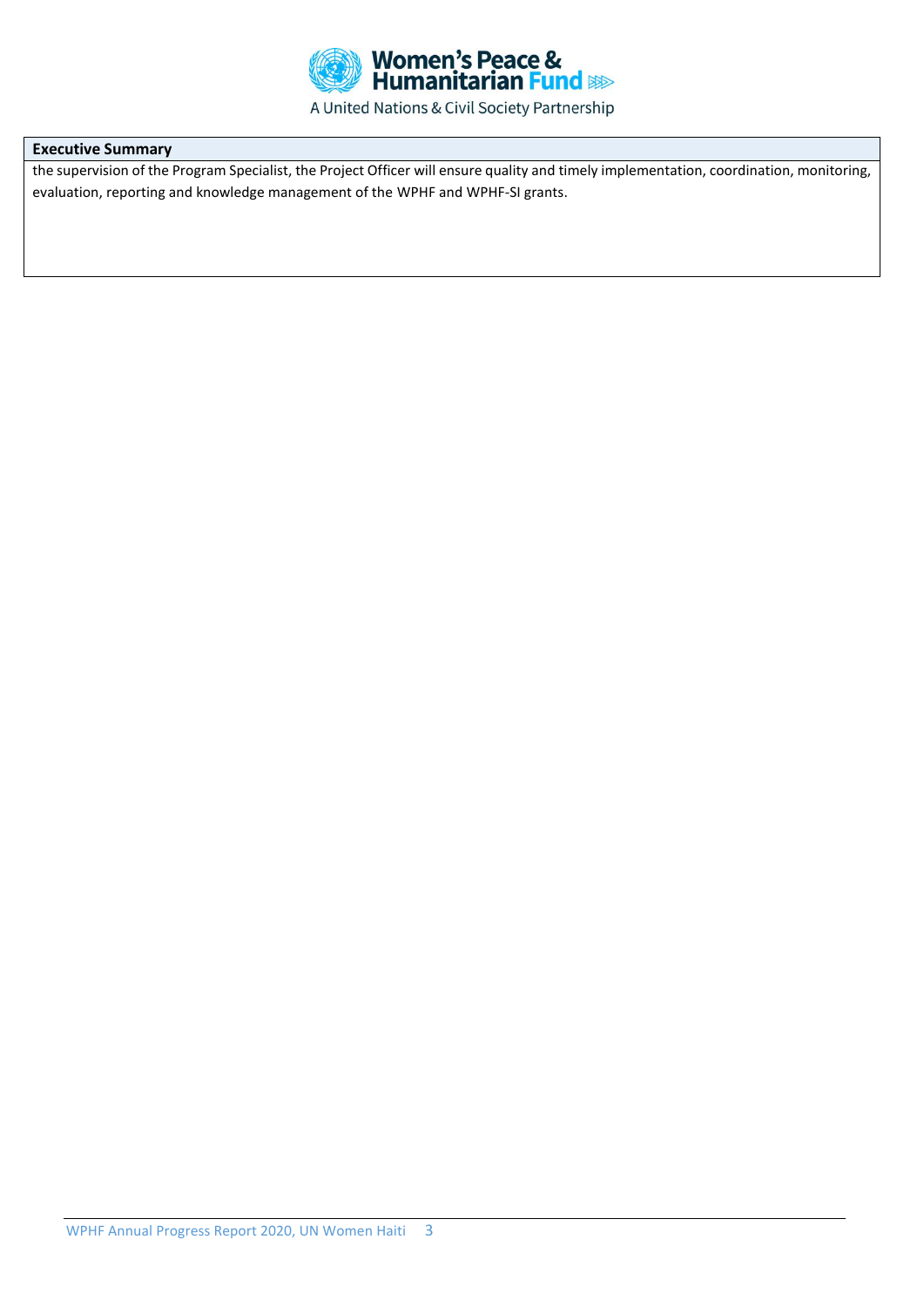

# **1. Grantees Profile for Reporting Period**

The implementing partners were not selected in 2020.

| <b>Funding CFP</b> | Lead<br>Organization | Type of<br>Organization | Coverage/Level<br>of Organization | Project<br><b>Title</b> | <b>Outcome</b> | <b>Project Location</b><br>(State, Province or<br>Region) | Name of Implementing<br>Partner(s), Type of<br><b>Organization &amp; Level</b> | <b>Project Start</b><br>and End Date | <b>Total Approved</b><br>Budget (US\$) |
|--------------------|----------------------|-------------------------|-----------------------------------|-------------------------|----------------|-----------------------------------------------------------|--------------------------------------------------------------------------------|--------------------------------------|----------------------------------------|
|                    |                      |                         |                                   |                         |                |                                                           |                                                                                |                                      |                                        |
|                    |                      |                         |                                   |                         |                |                                                           |                                                                                |                                      |                                        |
|                    |                      |                         |                                   |                         |                |                                                           |                                                                                |                                      |                                        |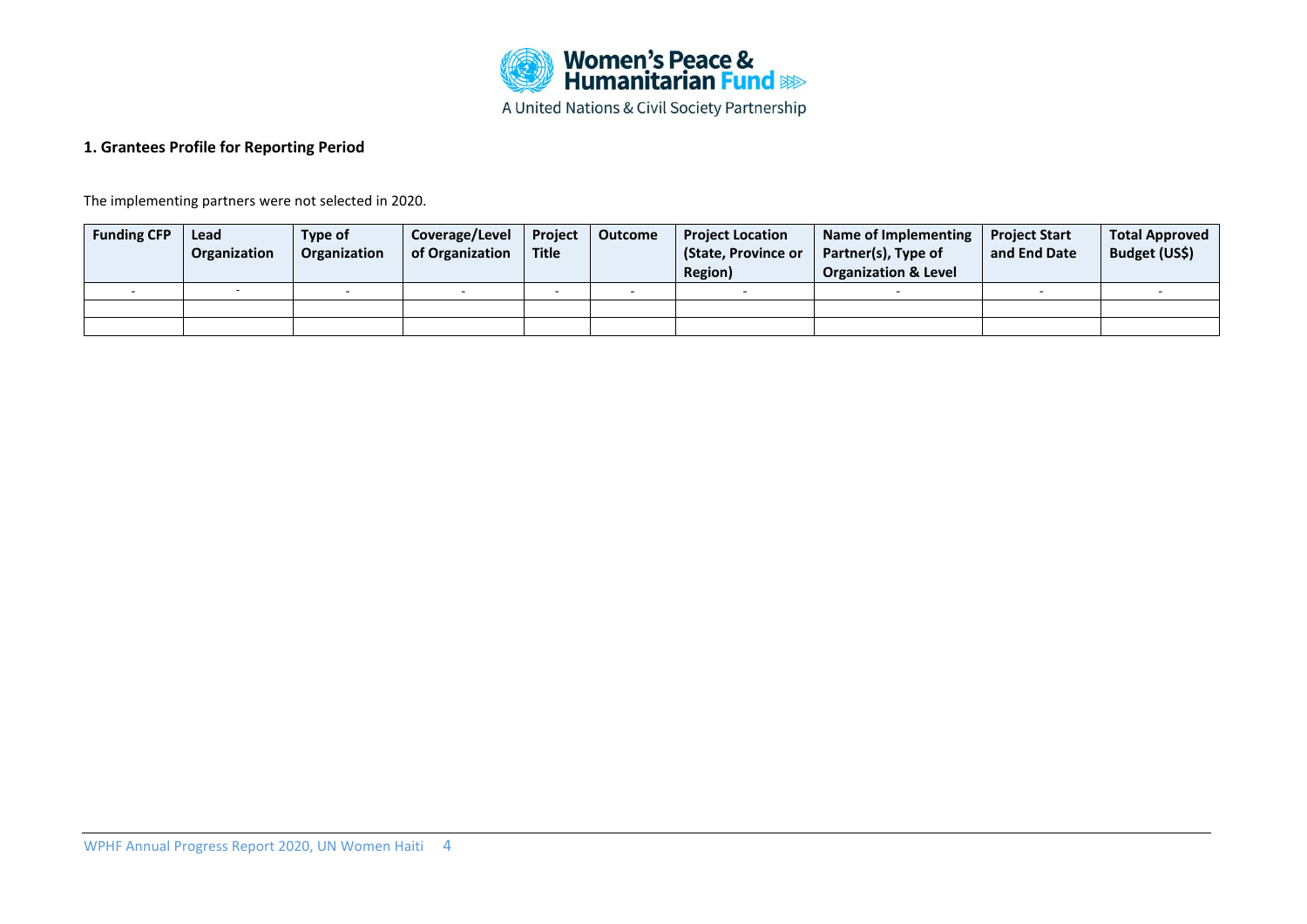

# **2. Beneficiaries and Reach (By project)**

There were no beneficiaries reached in 2020, as the implementing partners had not yet been selected.

#### **3. Context/New Developments**

In 2020 and despite the moderate direct health impact of the COVID-19 pandemic, socioeconomic and humanitarian situation is aggravated in Haiti. UN Women published a Rapid Gender Assessment of the pandemic (2020), which reported 23.8% of women employment reduction (more than on men). For 53.6% of women and 45% of men, access to healthcare remains a major challenge. More than 94% of children are deprived of education services during the pandemic. Water and food remain a major concern. Gender Based Violence (GBV) cases increased from 5% to 40% when only 5.7% of women are aware of the service structures in their areas. This aggravates the intensity of deprivation estimated, by UNDP, at 48.4% in the calculation of the Multidimensional Poverty Index (MPI) 2020. According to the same report, the poverty rate for women in Haiti is expected to decrease by 11.8% between 2019 and 2021 due to the pandemic and its fallout. Structurally, weak public finances and a poor healthcare system will constrain the government's ability to respond if a second COVID wave occurs in 2021. Such new wave is expected to generate severe contraction of the GDP.

In several geographic departments of Haiti, situations of indiscriminate violence persist until now. It is in the marginalized areas (dominated by a bitter fight between gangs with an extremely high prevalence of GBV) that the COVID-19 pandemic is a disquieting subject; the populations of these communities cannot afford protective products against COVD-19. These products are not given away for free by the government at this time; therefore, these very poor populations have very few materials and products to protect themselves; they live in terrible social promiscuity and, women and girls are particularly the most vulnerable in marginalized areas. People with disabilities, especially women with disabilities, are the most exposed to this imminent danger. Not only do they live in an extremely precarious economic situation, but the means of prevention are not within their reach. Moreover, there is a shortage of disinfectant products and protective masks in stores. In addition to these difficulties, it should also be noted the problem of access to information for people with disabilities, especially deaf people, people with intellectual disabilities, people with psychosocial disabilities, blind and partially sighted people, disabled children and elderly disabled people. In either case, there is a risk of serious violations of the human rights of people with disabilities during this humanitarian crisis.

During the reporting period, there has been no major changes in the current very fragile socio-political context in Haiti. Kidnapping has become a very concerned issue for the government, the international community and the civil society. It affects all social groups among the population. The country has continued to follow the distance and the masks wearing rules as prevention measures regarding the covid situation. However, this did not directly affect the project itself as it was planned to be implemented in such context where plans were made to have small groups in meetings and to use social media mostly for awareness campaigns. The political environment remains very unpredictable as riots, gangs armed manifestation could rise any time.

#### **4a. (Outcomes) Achieved (Narrative)**

The Women's Peace & Humanitarian Fund (WPHF) and the Spotlight Initiative (SI) partnership is channelling institutional and programmatic funding to Civil Society Organizations (CSOs) working on eliminating violence against women and girls (EVAWG) in conflict-affected and humanitarian settings. The partnership focuses on strengthening CSOs, building women's movements (SI Outcome 6), and protecting women's safety and rights (WPHF Outcome 5), with an available budget of US\$1,962,617, comprising \$1,869,159 in CSO grants, and \$93,458 (5%) in indirect support costs for the UN Women Haiti Country office which serves as the Management Entity.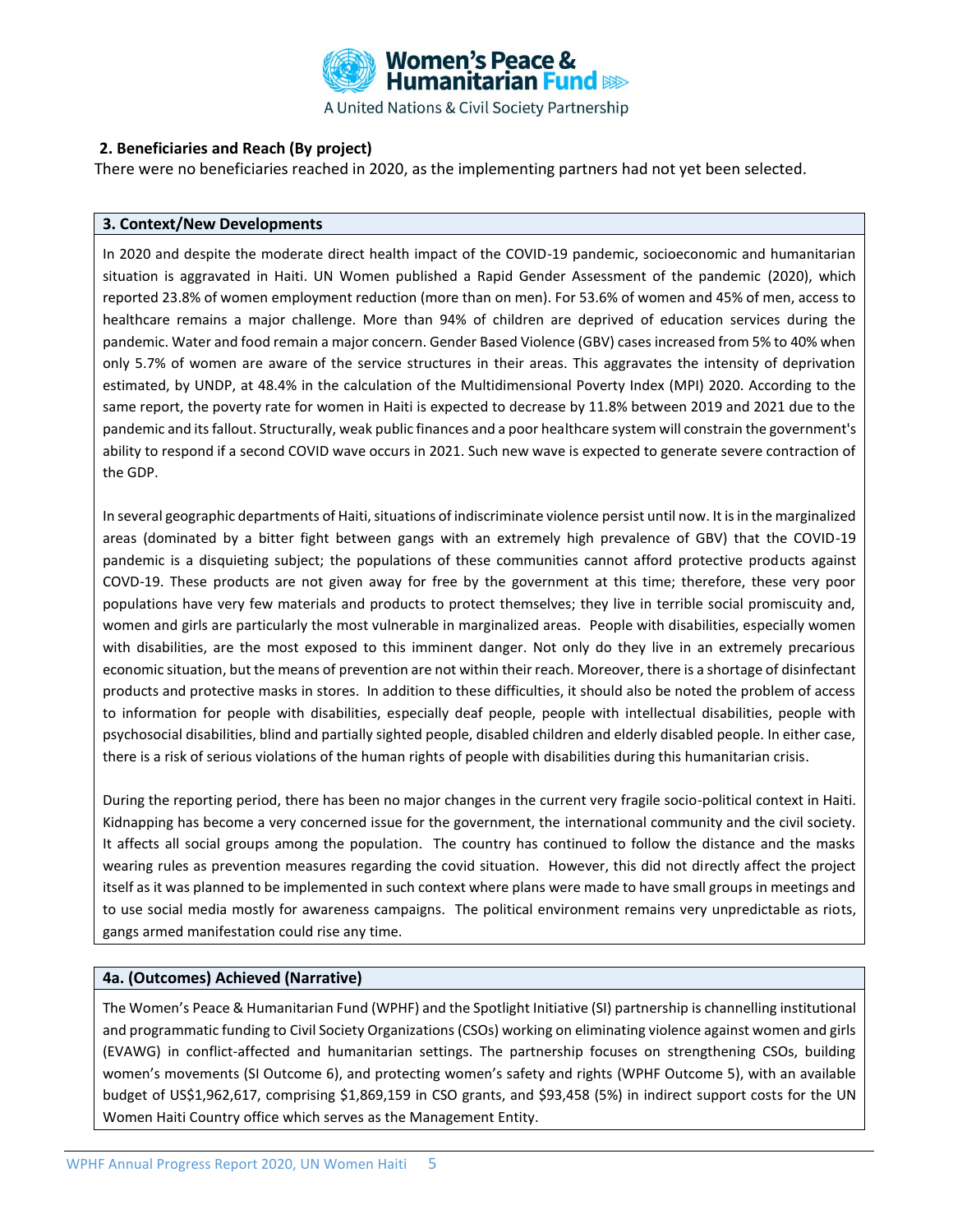

**Call for Proposals:** The WPHF-SI CFP for Haiti was launched on July 15, 2020, making funding available for local CSOs through two funding streams: Funding Stream 1: Institutional funding, with grants ranging from \$2,500 to \$30,000; and Funding Stream 2: Programmatic funding, comprising grants from \$30,000 to \$200,000. The CFP was advertised for a period of 8 weeks, from 15 July through 9 September, and extensively disseminated through CSO and UN networks and social media. A total of 104 proposals were received, following an outreach plan developed to ensure wider reach of all relevant actors, through targeted emails and social media. Among key stakeholders, the call for proposal was disseminated through the Haiti Women's Network and the GBV Sub-Cluster. The wide outreach ensured that women's rights organizations and organizations working on GBV were aware of the call for proposals. The CFP was available on the WPHF and UNDP Procurement websites: at <https://wphfund.org/call-for-proposal-in-haiti/> and [https://procurement-notices.undp.org/view\\_notice.cfm?notice\\_id=67879](https://procurement-notices.undp.org/view_notice.cfm?notice_id=67879) respectively.

**Informal session for potential applicants:** On 31 July 2020, UN Women Haiti conducted an online information session on the WPHF-SI call for proposals, for potential applicants. The information session served to build the capacity of potential applicants to better understand the CFP, enabling civil society organizations to develop proposals in line with WPHF-SI CPF objectives and requirements. Participants expressed satisfaction with the information session and communicated that the session had been very useful for their planning.

**Selection of qualified proposals:** UN Women Haiti proceeded with longlisting the proposals received as per the set criteria. Of 104 proposals received, 98 were longlisted and presented to the WPHF and SI secretariats. The WPHF and SI secretariats shortlisted the proposals by carrying out further technical evaluation in respect to eligibility, outcomes/outputs and indicators, budget, beneficiaries, and other key criteria. Through this process, 32 proposals were ultimately shortlisted, of which 26 proposals were submitted through Funding Stream 2, with the remaining 6 proposals submitted under Funding Stream 1. The WPHF and SI secretariats recommended 15 proposals, 5 proposals for Funding Stream 1, and 10 proposals for Funding Stream 2. The 15 recommended proposals were put forward by the WPHF and SI secretariats based on the evaluation grades assigned, geographical balance, diversity in size of grants and organizations (putting forward smaller and community-based projects) and prioritizing projects led by women organizations/consortia. Importantly, the secretariats recommended those projects which best respond to both Sl Outcome 6 (coalition building and mobilization) and WPHF Outcome 5 (protection). The recommended proposals amounted to total funding of \$1,965,645, slightly above the budget available for CSO grants (\$1,869,159). The final selection will be undertaken by an ad-hoc National Steering Committee early 2021.

**Call for nomination of CSO representatives**: When the Spotlight country program development process began, an interim civil society reference group was set up in July 2019 pending the implementation of the permanent Reference Group. Among these members, this group counted with representatives of local civil society organizations defending the rights of people living with disabilities, LGBTI, youth, the women's movement, rural areas, unions, men working in the fight against violence. This reference group provided relevant inputs at all phases of country program development up to its submission to the Spotlight Initiative Secretariat. For the establishment of the permanent Civil Society Reference Group (GR-SC), a call for applications was launched on October 14, 2020 and 12 applications received. A selection panel (made up of 3 representatives from civil society and 2 from the UN) analysed the applications according to the established criteria and selected 5 people from the women and human rights organizations. An introductory meeting with the GR-SC took place in December but the GR-SC first full group installation session had yet to be held. The group will launch a second call early next quarter to increase the membership of the GR-SC.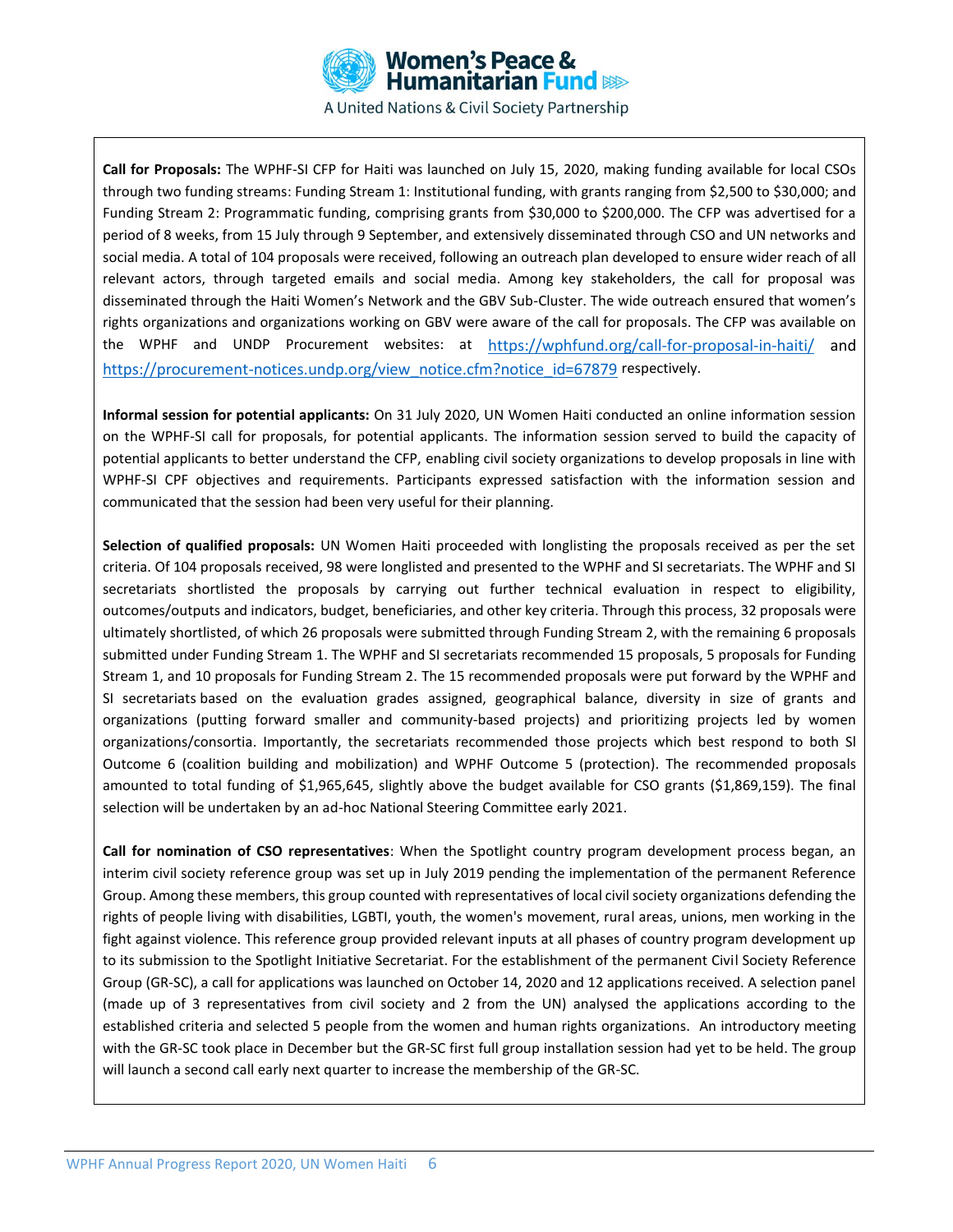

**Preparations for the ad-hoc National Steering Committee meeting**: During the reporting period, discussions took place on the best mechanisms to finalize the selection. It was recommended to capitalize on the actors and bodies of the Spotlight Initiative because it is a partnership between the Women's Fund for Peace and Humanitarian Action and the Spotlight Initiative. Following a meeting with the Resident Coordinator and the Minister for Women's Affairs and Women's Rights (MCFDF), it was decided to submit the list for review to a steering ad hoc selection committee. This ad hoc committee will be composed of 10 members and will be distributed as follows: 1 MCFDF representative; 1 MPCE representative; 1 Representative of the RC: Lead for the UN; 1 EU representative; 1 Representative of each of these 4 agencies (UNICEF, UNDP, UNFPA, UNWOMEN); 2 representatives among the members of the civil society reference group. A first meeting is planned to be held online early in 2021 following confirmation of the date and times by the Officer to be designated by the Minister for the Status of Women.

To support both WPHF grantees under the COVID-19 window, and the grantees of WPHF-SI funding, UN Women Haiti has designated on November 2020 one of its staff with a background in Human Rights and Women Peace, Security and Humanitarian Actions. Under the supervision of the Program Specialist, the Project Officer will ensure quality and timely implementation, coordination, monitoring, evaluation, reporting and knowledge management of the WPHF and WPHF-SI grants.

## **4b. Outputs and Activities Completed**

No outputs or activity results were achieved in 2020, since the implementing partners had not yet been selected.

#### **5. Specific Story (1/2 page maximum)**

Since implementing partners were not selected in 2020, there is no story yet.

#### **6. Knowledge Products and Communications/Visibility**

The CFP was widely disseminated through the UN Women Haiti network and partners.

These efforts contributed to promoting WPHF and SI visibility in Haiti.

#### **7. Capacity Building of CSOs**<sup>2</sup>

To build the capacity of potential CSO applicants in project proposal drafting for the CFP under the WPHF-SI partnership, UN Women Haiti organized an online information session on 31 July 2021 with around 20 CSOs registered for the event. The information session built the capacity of CSOs to develop proposals in line with WPHF-SI CPF objectives and requirements. Participants expressed satisfaction with the information session and communicated that this session had been very useful for their planning.

## **8. Risks and Mitigation**

| <b>Risk Area</b>              | <b>Risk Level</b> | Likelihood     | <b>Impact</b>   | <b>Mitigation</b>                        |  |  |  |  |
|-------------------------------|-------------------|----------------|-----------------|------------------------------------------|--|--|--|--|
| Contextual,                   | 4=Very High       | 5=Very High    | 5=Extreme       |                                          |  |  |  |  |
| Programmatic,                 | $3 = High$        | 4=Likely       | 4=Major         |                                          |  |  |  |  |
| <i>Institutional</i>          | $2 = Medium$      | $3 = Possible$ | 3=Moderate      |                                          |  |  |  |  |
|                               | $1 = Low$         | 2=Unlikely     | $2 =$ Minor     |                                          |  |  |  |  |
|                               |                   | $1 =$ Rare     | 1=Insignificant |                                          |  |  |  |  |
| conflict<br>Insecurity<br>and | 4                 | 4              | 4               | Balancing the need to reach the most     |  |  |  |  |
| multiple<br>occurring<br>in   |                   |                |                 | vulnerable populations, and leave no one |  |  |  |  |
| multiple<br>with<br>areas,    |                   |                |                 | behind, proposed projects in areas where |  |  |  |  |

<sup>&</sup>lt;sup>2</sup> Capacity building sessions can be undertaken by the Management Entity or by CSOs themselves (targeting other CSOs or groups).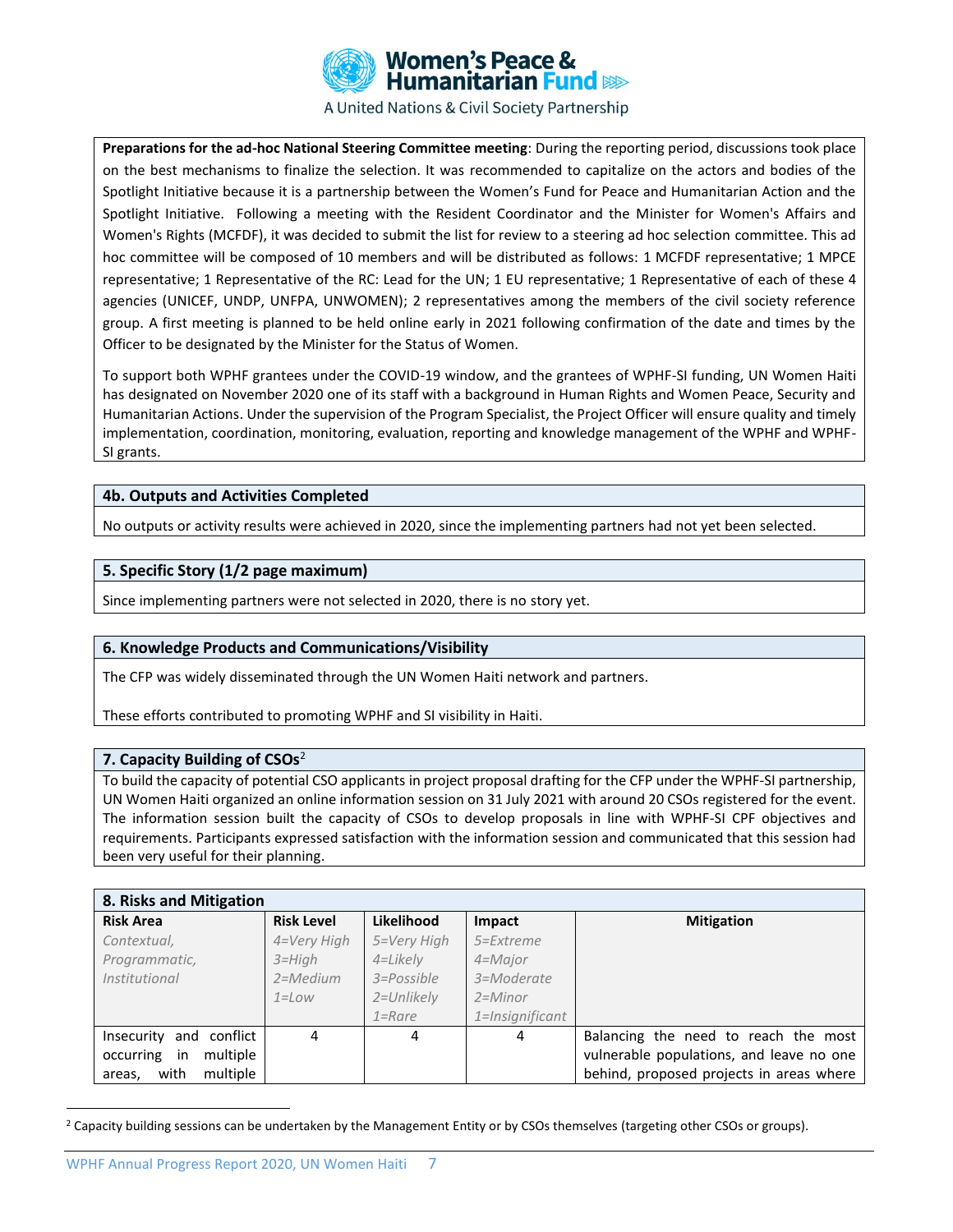

A United Nations & Civil Society Partnership

| anti-government forces<br>in operation (issues with<br>violent<br>gangs<br>operations).                                                                                   |   |   |   | implementation can be ensured - and with<br>a thorough risk and mitigation plan in place<br>be<br>prioritized.<br>will<br>UN<br>Women/Implementing Partners will work<br>with national and local partners who have<br>safe and easy access to populations.                                                                                                                                   |
|---------------------------------------------------------------------------------------------------------------------------------------------------------------------------|---|---|---|----------------------------------------------------------------------------------------------------------------------------------------------------------------------------------------------------------------------------------------------------------------------------------------------------------------------------------------------------------------------------------------------|
| Geographic<br>areas<br>identified<br>for<br>programming<br>become<br>inaccessible<br>due<br>to<br>extension of, or upsurge<br>in, conflict, or the<br>spread of COVID-19. | 3 | 3 | 4 | Based on updated security assessment,<br>projects will be selected in those areas<br>likely to remain accessible. Implementation<br>could shift to secure, pre-identified areas,<br>should they become inaccessible or adapt<br>the format of activities to be implemented<br>safely.                                                                                                        |
| Delays in the selection<br>of proposals for the<br>grant due to the delay in<br>the establishment of a<br>joint WPHF and SI NSC.                                          | 3 | 3 | 4 | The NSC establishment has been delayed<br>due to the ongoing contextual factors such<br>as insecurity related to gangs' activities that<br>impact planning and calendars, and busy<br>agendas of members for availability. The<br>Resident Coordinator's Office is leading<br>discussions with government stakeholders<br>to expedite the process of consultations for<br>NSC establishment. |

## **9. Delays and Adaptations/Revisions**

There were some delays in starting the process of establishing the National Steering Committee for the WPHF and the partnership between the WPHF and Spotlight, as UN Women Haiti explored opportunities to have a joint NSC with the Spotlight Initiative until the end of 2020. Discussions and consultations on NSC continue to take place. Having a merged NSC will help to avoid multiple similar processes with the same stakeholders, promote synergies between WPHF and Spotlight, and avoid funding duplication. The NSC establishment and meeting will take place in 2021. In case not in place by the time to evaluate the proposals and proceed to the final selections, an ad hoc committee will be established to facilitate the evaluation and selection process.

| 10. Lessons Learned                                                                                          |                                                                                                                                                          |                                                                                                                                         |                                                                                                                                                  |  |  |
|--------------------------------------------------------------------------------------------------------------|----------------------------------------------------------------------------------------------------------------------------------------------------------|-----------------------------------------------------------------------------------------------------------------------------------------|--------------------------------------------------------------------------------------------------------------------------------------------------|--|--|
| <b>Identify/Describe</b><br>Challenge                                                                        | What are the<br>factors/reasons<br>contributing to this<br>challenge?                                                                                    | How was the challenge<br>addressed?<br>What was done differently,<br>or what will be done to<br>address the challenge?                  | <b>Lesson Learned</b>                                                                                                                            |  |  |
| Establishment<br>the<br>of<br>National<br><b>Steering</b><br>Committee delayed due<br>to unforeseen factors. | Ongoing contextual<br>factors related to the<br>political situation, change<br>of government members<br>and busy agendas of<br>members for availability. | The Resident Coordinator's<br>Office is<br>leading<br>the<br>discussions<br>with<br>government ministries, at<br>the time of reporting. | Very early involvement of all<br>government<br>ministries<br>is<br>essential to<br>engaging<br>their<br>commitment to any new Haiti<br>projects. |  |  |
|                                                                                                              |                                                                                                                                                          |                                                                                                                                         |                                                                                                                                                  |  |  |
|                                                                                                              |                                                                                                                                                          |                                                                                                                                         |                                                                                                                                                  |  |  |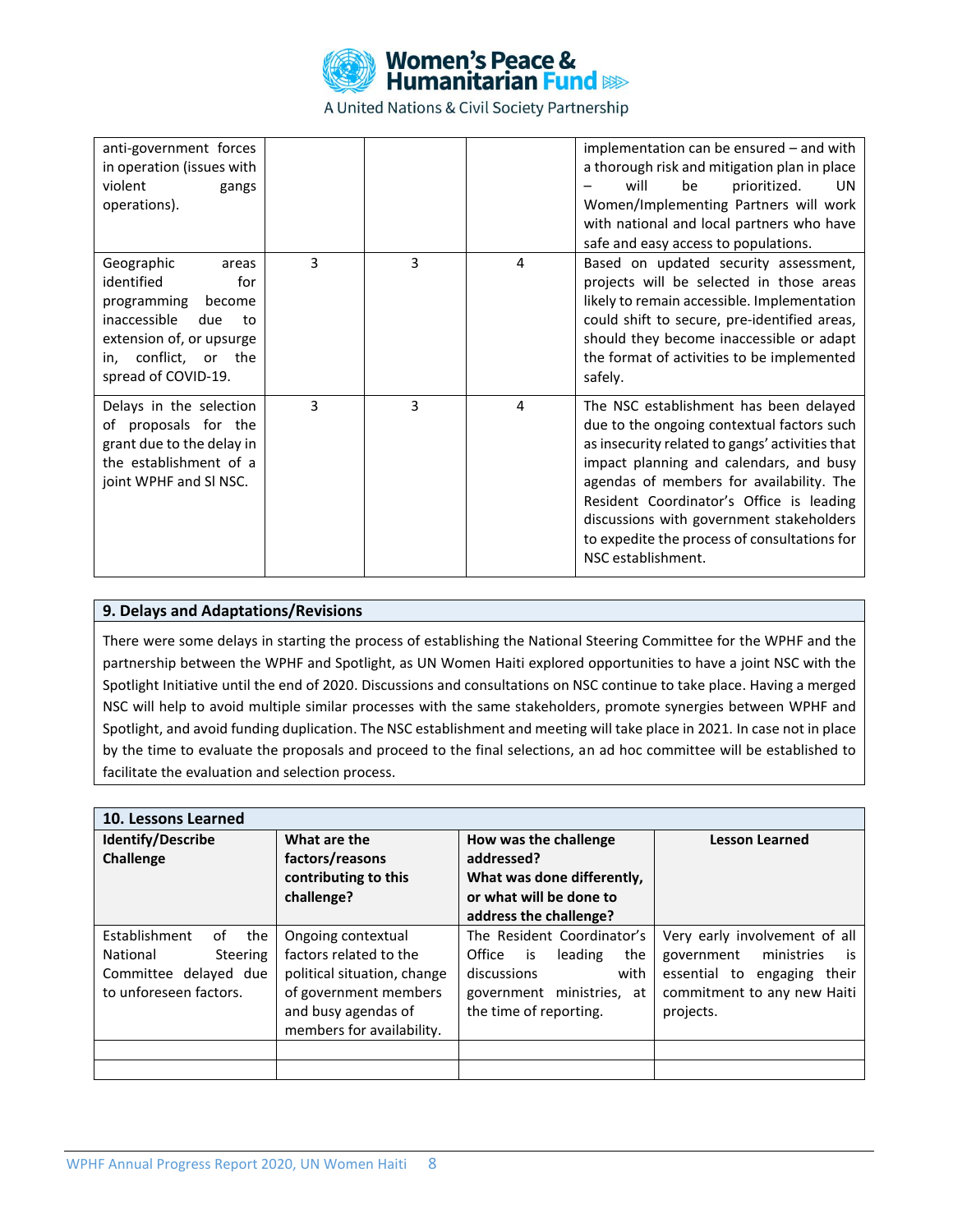

#### **11. Innovations and Best Practices**

As implementation of the selected projects has not been finalized yet, the UN Women Haiti office will provide detailed information about best practices only in the next reporting period.

#### **12. Auditing and Financial Management**

No auditing has been conducted because the grantees had not yet been selected.

#### **13. Next Steps and Priority Actions**

- UN Women Haiti will set up an ad hoc and evaluation steering committee for the WPHF-SI and organize the first meeting for the selection of proposals. The ad hoc committee will be necessary as the NSC has yet to be in place.
- UN Women Haiti will support contracting of the selected grantees (revision of ProDocs, capacity assessment, signing of the agreement, transfer of funds).
- UN Women Haiti will provide ongoing support to grantees, through capacity building and technical support.
- UN Women Haiti will support M&E for the projects through regular calls with grantees, and monitoring visits (security situation permitting).
- UN Women Haiti will support WPHF-SI visibility through regular social media posts and development of stories and other communications products.
- The UN Women Haiti WPHF-SI designated staff will hold regular bilateral calls with the WPHF Secretariat (every three months) to share updates on key results/challenges and communication materials (images/impact stories/grantee quotes).